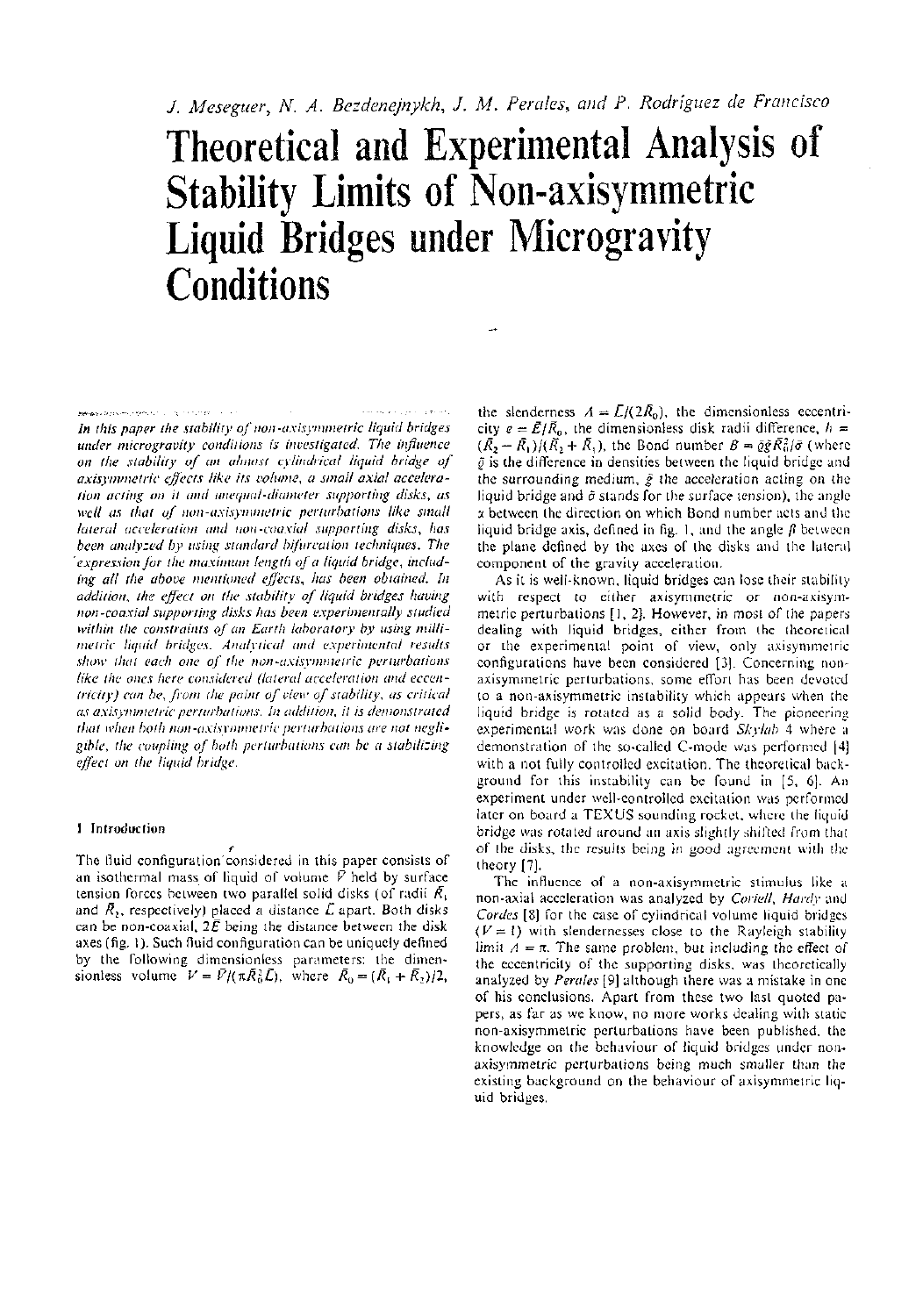

*Fig. 1. Geometry and coordinate system for the liquid bridge problem* 

This paper is devoted to the analysis of the stability limits of liquid bridges under microgravity conditions with volume close to the cylindrical one  $(V = 1)$ , slenderness close to *K,* and subjected to both axisymmetric and non-axisymmetric perturbations. The main conclusion that can be derived from the analytical results here presented is that the combined effect of both lateral acceleration and eccentricity can stabilize liquid bridges subjected to axial accelerations. Aiming to check the theoretical predictions, several experiments have been performed on Earth by using millimetric liquid bridges. In order to keep the experimental effort between reasonable limits, the study has been restricted to the analysis of the influence on minimum volume stability limits of the eccentricity of the disks of liquid bridges between equal disks *(h —* 0) subjected to either axial or lateral accelerations, the agreement between experimental results and theoretical predictions being good enough.

#### 2 Mathematical Model

Equilibrium shapes of liquid bridges are described by the Young-Laplace equation, which in dimensionless variables reads

Ť

$$
M(F) + P - Bu z + BiF \cos(\theta - \beta) = 0,
$$
 (1)

where  $M(F)$  is twice the mean curvature of the interface

$$
M(F) = \{F[1 + (F_z)^2][F_{00} - F] + FF_{zz}[F^2 + (F_\theta)^2] - 2F_\theta[F_\theta + FF_zF_{z\theta}]\}
$$
  
 
$$
\cdot \{F^2[1 + (F_z)^2] + (F_\theta)^2\}^{-3/2}.
$$
 (2)

Boundary conditions are

$$
F(\pm A, \theta) = [(\pm h)^2 + e^2 \sin^2(\theta)]^{1/2} \pm e \cos(\theta), \tag{3}
$$

$$
F(z, \theta + 2\pi) = F(z, \theta), \tag{4}
$$

$$
\frac{1}{2} \int dz \int F^2 d\theta = 2\pi A V.
$$
 (5)

To write down the above expressions all lengths have been made dimensionless with  $\bar{R}_0$ ;  $B_a$  and  $B_i$  are the two components of Bond number,  $B_a = B \cos(\alpha)$  and  $B_t = B \sin(\alpha)$ , respectively, and *P* is a constant related with the difference between the outer pressure, assumed constant, and the inner pressure, which has been made dimensionless with  $\tilde{\sigma}/\tilde{R}_0$ . The subscripts z and  $\theta$  indicate derivatives with respect to *z* and *0,* respectively.

Critical points result after linearization of the above formulation [9], It is well-known that in the case  $B_a = B_t = h = e = 0$ ,  $V = 1$ , the problem under consideration has the trivial equilibrium solution  $F = 1$ ,  $P = 1$  for any *A.* The introduction of the following expansions  $F(z, \theta) = 1 + cf(z, \theta) + O(\epsilon^2), P = 1 + cp + O(\epsilon^2), \text{ where } \epsilon.$ stands for the magnitude of the deformation of the interface, allows us to calculate  $f(z, \theta)$  after neglecting  $O(t^2)$ terms in the problem formulation. All the solutions of the linear problem are axisymmetric, the expression for the interface deformation being non-trivial only for a discrete number of values of *A;* the smallest value of *A* for which the bifurcation to non-cylindrical equilibrium shapes takes place is  $\Lambda = \pi$ , where the transition from stable to unstable equilibrium shapes occurs (all other bifurcation points are not relevant as they cannot be reached because the liquid bridge will break before). Therefore, the instability appears at  $A = \pi$  and, within this approximation, the unstable equilibrium shapes are defined by  $f(z, \theta) = \sin(\pi z/\lambda)$ ,  $p = 0$ , which is the solution that must be perturbed to calculate the variation of the maximum stable slenderness for small values of the considered parameters.

From now on the process to obtain the variation of the maximum stable slenderness due to the different effects under consideration is similar to that described by *Pcralex*  [9], although in that paper only non-axisymmetric effects  $(B_n = h = 0, B_t \neq 0, e \neq 0)$  and cylindrical volume liquid bridges *(V =* 1) were considered. First of all, a new variable,  $x = \pi z / A$ , which normalizes boundary conditions,  $\lambda = 1 - A/\pi$ , is introduced, and higher order terms than those appearing in the linear problem are retained. Let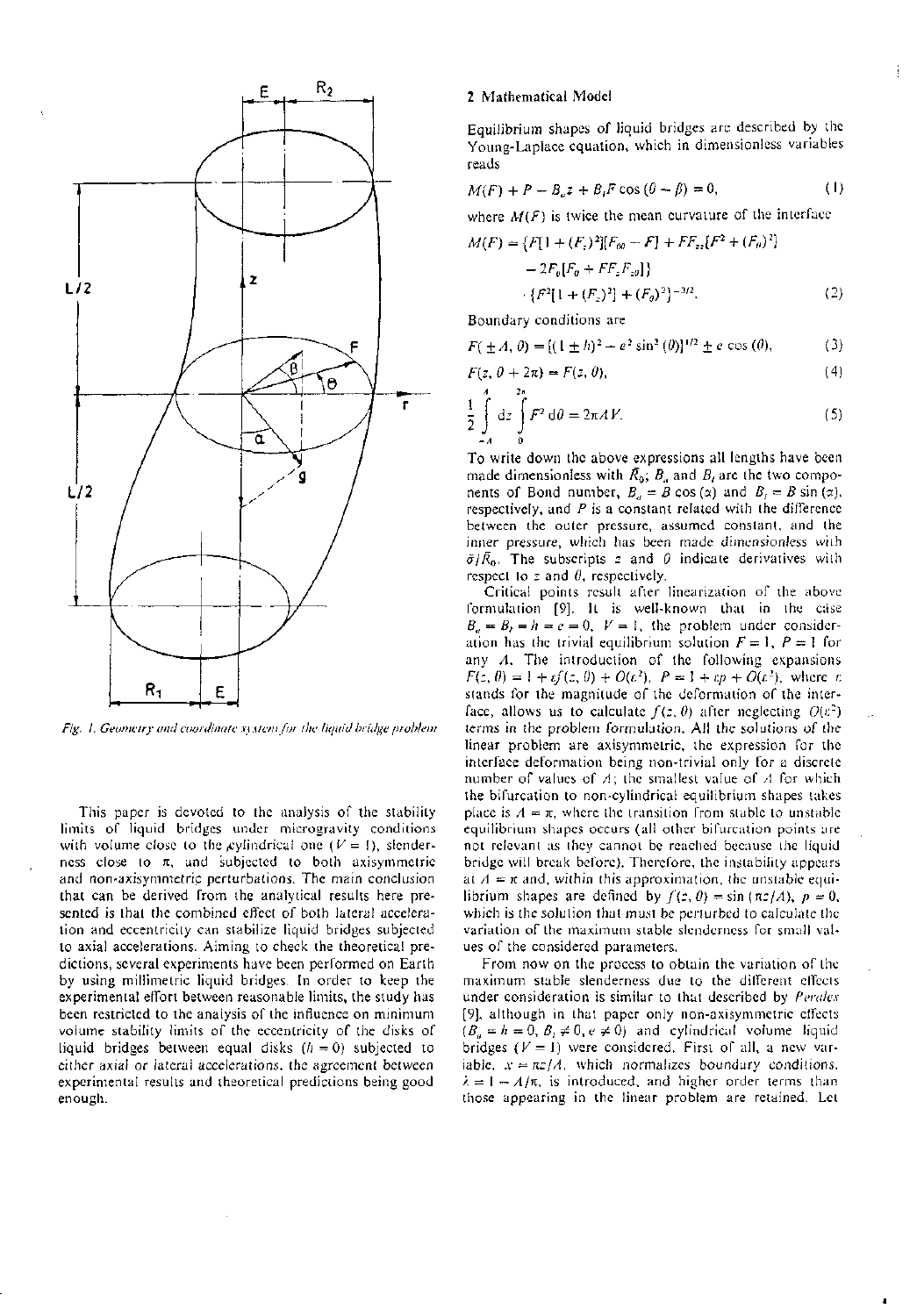*g{x, 0)* and *q* be the expressions representing these higher order terms in the expressions of the interface shape and the pressure, respectively. The new expansions for *F* and *P* are then  $F(z, 0) = 1 + \varepsilon \sin(x) + g(x, 0), P = 1 + q$ , which, after substitution in eqs.  $(1)-(5)$ , gives the new formulation:

$$
M^*(1 + \varepsilon \sin(x) + g(x, \theta)) + 1 + q
$$
  
+ (1 + \varepsilon \sin(x) + g(x, \theta))B<sub>t</sub> cos (0 - \beta)  
- B<sub>e</sub>x(1 - \lambda) = 0, (6)

$$
g(\pm \pi, \theta) = \pm h \pm e \cos(\theta) - \frac{1}{2} e^2 \sin^2(\theta) + \cdots, \qquad (7)
$$

$$
g(x, \theta) = g(x, \theta + 2\pi),\tag{8}
$$

$$
\int_{-\pi}^{\pi} dx \int_{0}^{2\pi} [2g(1 + \varepsilon \sin(x)) + g^2] d\theta = 4\pi^2 \bigg[ \nu - \frac{1}{2} \varepsilon^2 \bigg],
$$
 (9)

where, instead of *V,* a new parameter measuring the difference in volume with respect to that of a cylindrical liquid bridge,  $v = V - 1$ , has been used. Note that the curvature of the interface, *M\*,* is now computed in terms of the variables *x* and *0,* so that *M\** includes A as a parameter. It must be pointed out that this formulation requires an additional condition in order to uniquely define the parameter e, this condition being

$$
\int_{-4}^{8} dx \int_{0}^{2\pi} g \sin(x) d\theta = 0.
$$
 (10)

The problem  $(6)$  - $(10)$  allows us to calculate *q* and  $g(x, 0)$  in terms of  $\lambda$ ,  $v$ ,  $h$ ,  $B_a$ ,  $B_f$ , and e. As these parameters are assumed to be small enough, calculations can be performed by using standard perturbation techniques. It is known that this procedure requires the anticipation of certain properties of the solution, situation which can be avoided by using the idea of the bifurcation equation [10]. In this case, instead of eq. (6) the equation to be solved is

$$
M^*(1 + \varepsilon \sin(x) + g(x, \theta)) + 1 + q
$$
  
+ (1 + \varepsilon \sin(x) + g(x, \theta))B\_t \cos(\theta - \beta)  
- B\_0 x (1 - \lambda) + \varphi \sin(x) = 0 \t(11)

and by using the Implicit Function Theorem [11] it is demonstrated that eqs.  $(7)$ -(11) uniquely define

$$
g(x, \theta; \varepsilon, \lambda, v, h, B_{a}, B_{t}, \varepsilon)
$$
  
=  $\sum_{i=2}^{7} \delta_{i}g_{i}(x, \theta) + \sum_{i=1}^{7} \sum_{j=1}^{7} \delta_{i} \delta_{j}g_{ij}(x, \theta)$   
+  $\sum_{i=1}^{7} \sum_{j=1}^{7} \sum_{k=1}^{7} \delta_{i} \delta_{j} \delta_{k}g_{ijk}(x, \theta) + \cdots$ 

 $q(\varepsilon, \lambda, v, h, B_u, B_l, c)$ 

$$
= \sum_{i=2}^{7} \delta_{i}q_{i} + \sum_{i=1}^{7} \sum_{j=1}^{7} \delta_{i} \delta_{j}q_{ij} + \sum_{i=1}^{7} \sum_{j=1}^{7} \sum_{k=1}^{7} \delta_{i} \delta_{j} \delta_{k}q_{ijk} + \cdots,
$$

 $\varphi(\varepsilon, \lambda, v, h, B_{\alpha}, B_{\beta}, e)$ 

$$
= \sum_{i=2}^7 \delta_i \varphi_i + \sum_{i=1}^7 \sum_{j=1}^7 \delta_i \delta_j \varphi_{ij} + \sum_{i=1}^7 \sum_{j=1}^7 \sum_{k=1}^7 \delta_i \delta_j \delta_k \varphi_{ijk} + \cdots,
$$

at least in a neighbourhood of  $\varepsilon = \lambda = v = h = B_n$  $B_i = e = 0$  (in these last expressions  $\delta_1 = \varepsilon$ ,  $\delta_2 = \lambda$ ,  $\delta_3 = r$ ,  $\delta_4 = h$ ,  $\delta_5 = B_u$ ,  $\delta_6 = B_t$ ,  $\delta_7 = e$ ). Such solutions will correspond to the solution of original set of eqs.  $(6)-(10)$  if and only if the parameters involved satisfy  $\varphi(\varepsilon, \lambda, v, h, B_u, B_t, e)$  $= 0$ , which is called the bifurcation equation.

Before solving the problem it is convenient to analyze the symmetries involved in the problem which will allow us to anticipate some characteristics of the solution and to ease the algebra involved. As it can be seen through the inspection of the formulation, the problem is invariant under the following sets of symmetries:

$$
x \to -x; \; \varepsilon \to -\varepsilon, \; h \to -h, \; B_a \to -B_a, \; e \to -e,
$$
  

$$
\varphi \to -\varphi
$$
 (12)

$$
x \to -x, \, \theta \to \theta + \pi; \, \varepsilon \to -\varepsilon, \, h \to -h, \, B_a \to -B_a,
$$

$$
B_t \to -B_t, \, \varphi \to -\varphi \tag{13}
$$

$$
\theta \to \theta + \pi; \ B_t \to -B_t, e \to -e \tag{14}
$$

and from these symmetries it is deduced that

$$
\varphi(\varepsilon,\lambda,\nu,h,B_a,B_i,e)=-\varphi(-\varepsilon,\lambda,\nu,-h,-B_a,B_i,-e),
$$
\n(15)

$$
\varphi(\varepsilon, \lambda, \nu, h, B_a, B_t, e) = -\varphi(-\varepsilon, \lambda, \nu, -h, -B_a, -B_t, e),
$$
\n(16)

(10) 
$$
\varphi(\varepsilon, \lambda, v, h, B_a, B_t, e) = \varphi(\varepsilon, \lambda, v, h, B_a, -B_t, -e).
$$
 (17)

According with eqs.  $(15)-(17)$  it can be deduced without any further calculation that a significant number of coefficients  $\varphi_i$ ,  $\varphi_{ij}$ ,  $\varphi_{ijk}$  are zero. For instance, from eqs. (15) and (16) it is deduced that the coefficient  $\varphi_i$  multiplying the terms either in *B,* or in *e* must be zero, and from eqs. (16) and (17) the same conclusion with respect to the'coefficients of the terms in A or in *v* is obtained. Concerning ihe second-order terms, from eqs. (16) and (17) it is obtained that the coefficients of the terms  $\varepsilon^2$ ,  $\varepsilon h$ ,  $\varepsilon B_a$ ,  $\varepsilon e$ ,  $h^2$ ,  $hB_a$ ,  $he$ ,  $B_u^2$ ,  $B_u e$ , and  $e^2$  must be zero, etc. Therefore, the only first-order coefficients.which are non-zero are those corresponding to the terms in h and in  $B_{\alpha}$ , and the second-order coefficients to be taken into account are those in  $\vec{z}$ ,  $\vec{z}$ ,  $\vec{z}$ *h*.  $\lambda B_{\rho}$ ,  $vh$ ,  $vB_{\mu}$  and  $B_{\rho}$ . Once the above mentioned non-zero terms are taken into account the only third-order terms that can be of the same order as any of the above mentioned terms are those in  $\varepsilon^3$ ,  $\varepsilon B_i^2$  and  $\varepsilon e^2$ . Thus the expansion for *q>* can be simplified to yield

$$
\varphi = \varphi_4 h + \varphi_5 B_a + 2\varphi_{12} \varepsilon \lambda + 2\varphi_{13} \varepsilon v + 2\varphi_{24} \lambda h + 2\varphi_{25} \lambda B_a + 2\varphi_{34} v h + 2\varphi_{35} v B_a + 2\varphi_{67} B_t e + \varphi_{111} \varepsilon^3 + 3\varphi_{106} \varepsilon B_t^2 + 3\varphi_{177} \varepsilon c^2 + \cdots,
$$
 (18)

where it has been taken into account that  $\varphi_{ij} = \varphi_{ji}$ , and  $\varphi_{ij} = \varphi_{ji} = \varphi_{ji}$ . Setting  $\varphi = 0$  the original problem is recovered and the value of  $\varepsilon$  can be deduced as a function of the remaining parameters  $\lambda$ ,  $v$ ,  $h$ ,  $B_a$ ,  $B_f$ , and *e* after

$$
\varphi_4 h + \varphi_5 B_a + 2\lambda(\varphi_{24} h + \varphi_{25} B_a) + 2\nu(\varphi_{34} h + \varphi_{35} B_a)
$$
  
+ 2\varphi\_{67} B\_f e + 2\epsilon(\varphi\_{12} \lambda + \varphi\_{13} v) + 3\epsilon(\varphi\_{166} B\_i^2 + \varphi\_{177} e^2)  
+ \varphi\_{111} \varepsilon^3 \cdots = 0. (19)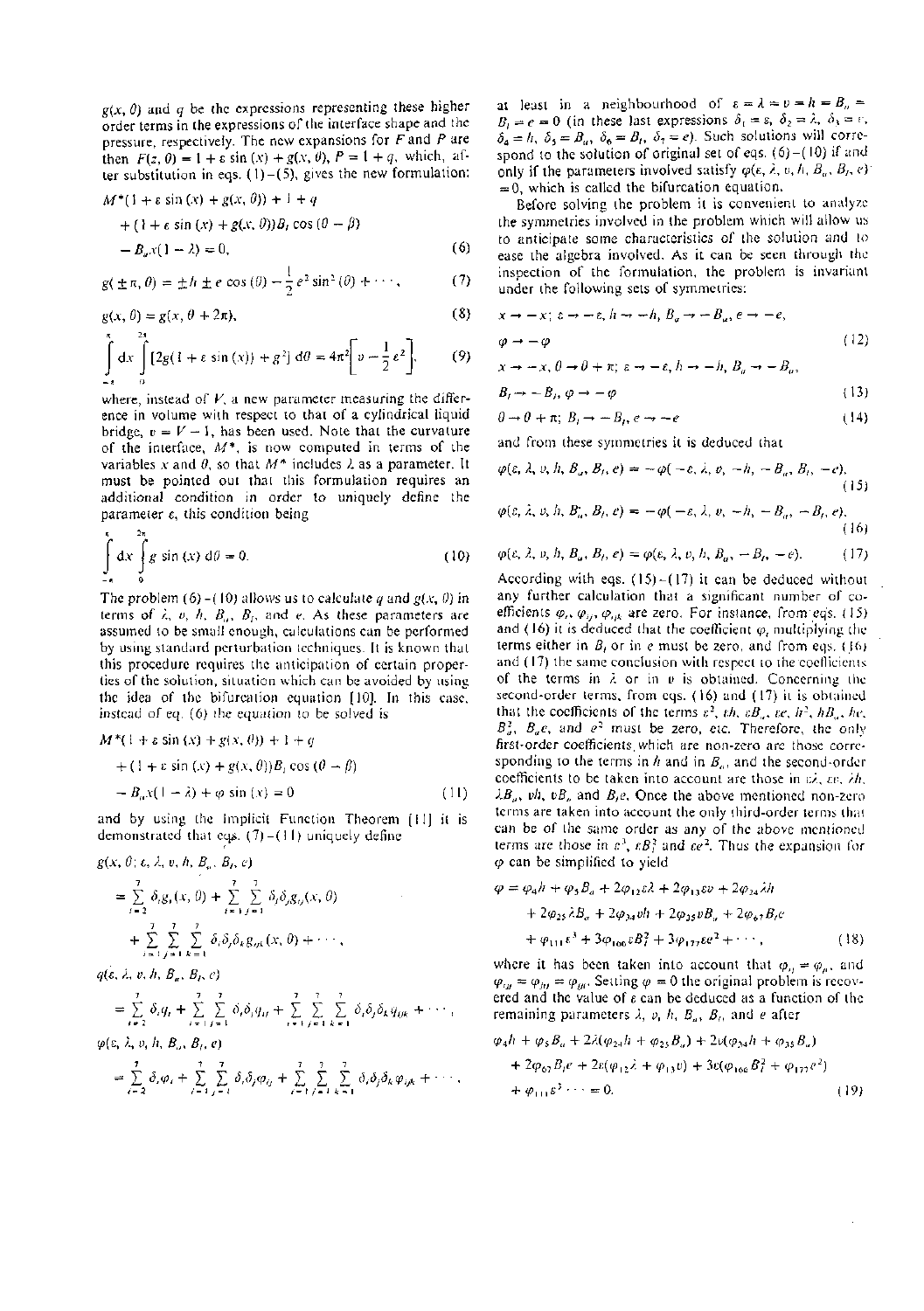Note that the terms  $2\lambda(\varphi_{24}h + \varphi_{25}B_a)$  and  $2v(\varphi_{34}h + \varphi_{35}B_a)$ are negligible when compared with  $\varphi_4 h + \varphi_5 B_a$ ; therefore, they can be neglected unless  $\varphi_4 h + \varphi_5 B_a = 0$ . In the same way the term  $3\varepsilon(\varphi_{166}B_1^2 + \varphi_{177}e^2)$  can be neglected provided  $2\varphi_{67}B_1e \neq 0$ . Although some of first and second order coefficients have been calculated previously [5, 9, 12, 13], a deduction of all of them, for completeness, can be found in the appendix. It must be pinpointed that  $\varphi_{67}$  is non-zero if  $cos (\beta) \neq 0$ . *Perales* [9] concluded that there was no coupling between *B,* and *e* in the stability limit, but there was a mistake in his reasoning, which is only true if  $cos (\beta) =$ 0.

Concerning the relevant third order terms, they have been calculated in the past. *Vega* and *Perales* [5] calculated that  $\varphi_{11} = -3/2$  and *Perales* [9] calculated that  $3\varphi_{166} = -\pi^2/2$  and  $3\varphi_{177} = -3/(2\pi^2)$ . Thus, eq. (19) reads

$$
2\left(B_{a} - \frac{h}{\pi}\right) - \frac{3}{\pi}B_{i}e\cos\left(\beta\right) + \lambda\left(B_{a} - \frac{3}{\pi}h\right) + \nu\left(\frac{3}{2}B_{a} + \frac{1}{2\pi}h\right) + \varepsilon(2\lambda + v) - \varepsilon\left(\frac{\pi^{2}}{2}B_{i}^{2} + \frac{3}{2\pi^{2}}e^{2}\right) - \frac{3}{2}\varepsilon^{3} = 0
$$
 (20)

where the underlined terms are in most of cases, as already stated, negligible when compared with some other term in the equation.

In order to get a simple analytical expression for the maximum stable slenderness, let us assume that  $2(B_n - h/\pi)$ is not too small (when compared with the higher order terms). In this case the first two underlined terms can be neglected (otherwise the algebra is much more involved) and the maximum value of  $\lambda$  (the stability limit,  $\lambda_{crit}$ ), which is reached in the point where  $d\lambda/d\varepsilon = 0$ , is

$$
\lambda_{crit} = \left(\frac{3}{2}\right)^{4/3} \left(B_u - \frac{h}{\pi} - \frac{3}{2\pi} B_t e \cos(\beta)\right)^{2/3} \n- \frac{1}{2} v + \frac{\pi^2}{4} B_t^2 + \frac{3}{4\pi^2} e^2
$$
\n(21)

or, using the original dimensionless variables, to the order here considered the maximum stable slenderness becomes

$$
A_{crit} = \pi \left[ 1 - \left(\frac{3}{2}\right)^{4/3} \left(B_a - \frac{h}{\pi} - \frac{3}{2\pi} B_t e \cos\left(\beta\right)\right)^{2/3} + \frac{1}{2} \left(V - 1\right) - \frac{\pi^2}{4} B_f^2 - \frac{3}{4\pi^2} e^2 \right].
$$
 (22)

Obviously, eq. (22) is only of application to liquid bridge configurations close enough to the reference one  $(B_n =$  $B_t = h = e = 0$ ,  $V = 1$ ), but allows us to deduce more general conclusions concerning the influence of the perturbations under consideration on the stability limit. For instance, within this approximation, there is no coupling between the different effects on the variation of the critical slenderness but between *B,* and e and, when these two effects are considered, another important feature pointed out by eq. (22) is that  $A_{\alpha\dot{\theta}}$  does depend on the angle  $\beta$ between the plane defined by the axes of the disks and the direction of the lateral component of microgravity. The variation with the eccentricity  $e$  and the angle  $\beta$  of the parameter  $V^* = V - 1 - 2(A/\pi - 1)$ , which can represent



*Fig. 2. Variation with the eccentricity of the supporting disks, e, of the reduced minimum volume,*  $V^* = V - 1 - 2(A/\pi - 1)$ , of liquid *bridges between equal disks subjected to a lateral Bond number*   $B_i = 0.02$ 

either the minimum stable volume or the maximum stable slenderness, has been plotted in fig. 2 for liquid bridges with  $B_a = h = 0$  and  $B_f = 0.02$ . Note that, for fixed  $B_f$  and *e*, the stability limit can dramatically change depending on the angle  $\hat{\beta}$ .

Another important characteristic of the stability of liquid bridges that must be remarked is that the combined effect of both lateral Bond number and eccentricity (the term in *B,e)* can be a stabilizing factor for the liquid column. Observe that, leaving apart the combined eileci of axial Bond number and unequal disks, which was already analyzed by *Meseguer* [12], in the case of non-coaxial disks the liquid bridge can be more stable if the acceleration has both axial and lateral components than if only one of them is acting on the liquid bridge.

Finally, let us analyze the importance of the two neglected terms in eq. (20) when eq. (21) was obtained. As already stated these two terms are of importance only when the term powered to 2/3 in eq. (21) is very small and they give an analytical explanation on the discrepancies previously observed between analytical [12, 14] and numerical [15] results concerning the influence of both axial acceleration and unequal size of the disks on the stability limits of liquid bridges. For the sake of simplicity, let us assume .  $v = B_i = e = 0$ , so that eq. (20) becomes

$$
2\left(B_u - \frac{h}{\pi}\right) + \lambda \left(B_u - \frac{3}{\pi}h\right) + 2\lambda\varepsilon - \frac{3}{2}\varepsilon^3 = 0\tag{23}
$$

If the underlined term is neglected, the expression  $\lambda_{\alpha\mu}$  =  $(3/2)^{4/3}(B_n - h/\pi)^{2/3}$  is obtained (this last expression was the one calculated by *Meseguer* [12]). Such expression has been represented for two different values of *h* in fig. 3 (dashed lines) and indicate that, up to this order, the maximum stable slenderness will be  $A_m = \pi$  at  $B_{a_m} = h/\pi$  no matter what the value of h is, the maximum stable slenderness depending on  $|B_n - B_{n_m}|$ . Of course, this behaviour changes when higher order terms are retained. The stability limit which results when the full eq. (23) is used has been represented also in fig. 3 (solid lines). Observe that retaining higher order terms slightly changes the position of the cusp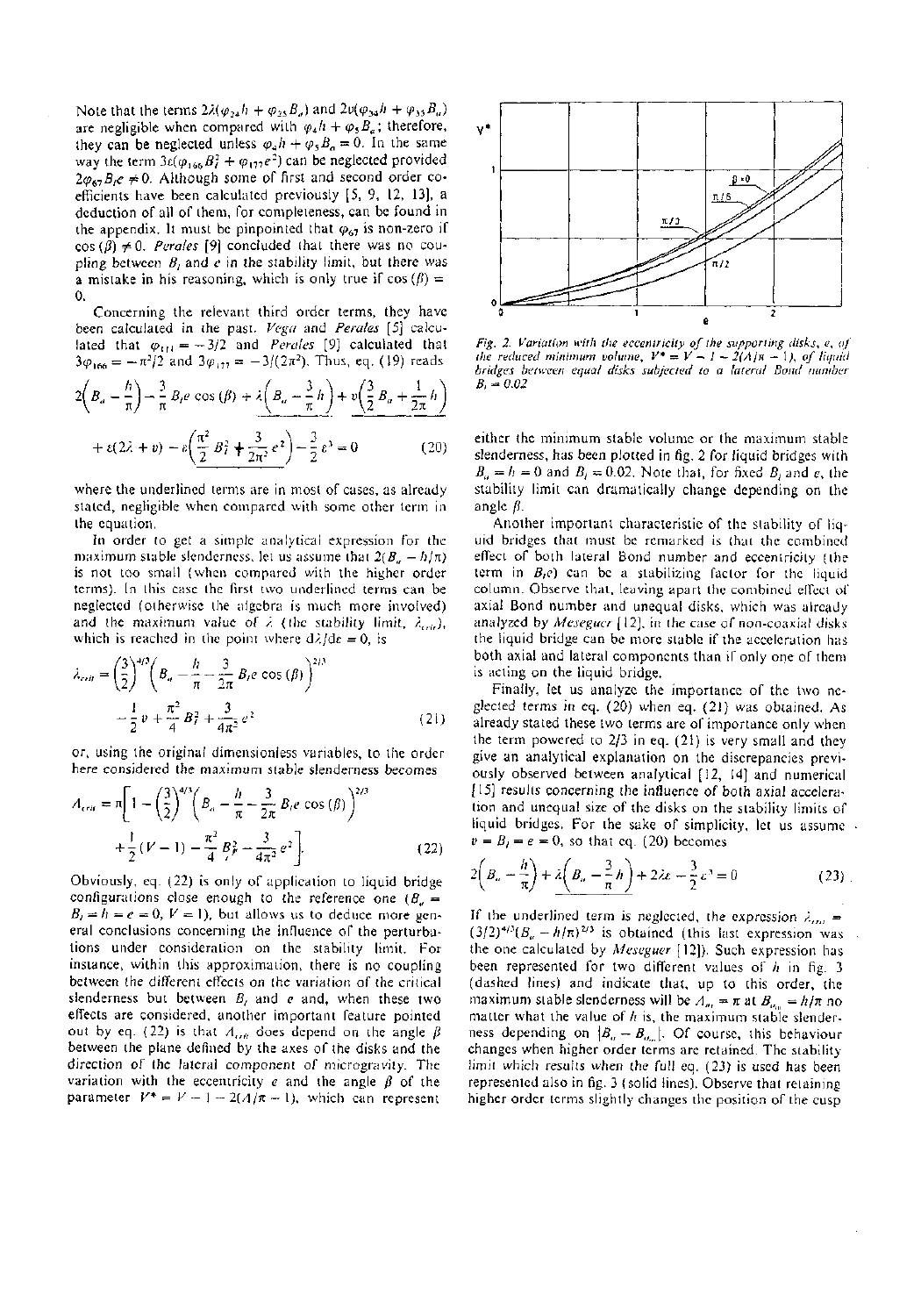

*Fig. 3. Variation with lite axial Bond number, Ba, of lite maximum*   $s$ *lenderness,*  $A_{cm} = \pi (l - \lambda_{cm})$ , of axisymmetric liquid bridges  $(B<sub>t</sub> = e = 0)$  between unequal disks (h  $\neq$  0) having cylindrical volume *(v — 0). Dashed lines represent the stability limits resulting when the underlined term in eq. (23) is neglected, whereas solid lines represent those obtained when the full eq. (23) is used. The symbols represent numerical results* 

(although the differences are imperceptible at the used scale) and that the range of stable Bond numbers shifts to larger values. To get an idea of the range of validity of such analytical approximations, some numerical results obtained by using a numerical method already published elsewhere [15] have been also plotted in fig. 3 (black symbols).

### 3 Experimental Set-up and Experimental Results

The experiments described in the following have been performed in a millimetric liquid bridge facility consisting of a three-axes table in which the liquid bridge is formed. The upper disk can be displaced along the r-axis by means of a micrometric screw whereas the lower disk can be moved along the xy-plane by means of two micrometric screws which displace the lower disk along the  $x$ -axis and the y-axis, respectively. Both disks are equal in radius,  $\tilde{R}_0 = 0.35$  mm. Fluid injection or removal is made through a hole in the center of the lower disk which is connected to a calibrated syringe. The experimental set-up also includes a CCD camera and a computer with an image processor. To enhance the contour of the liquid bridge interface background uniform illumination was used. The liquid bridge facility and the CCD camera are mounted on a platform which can be oriented at any direction with respect to that of the local gravity acceleration.

The experimental procedure was as follows. First of all, with the disks in coaxial position and the liquid bridge axis vertical, the upper disk is placed close to the lower disk. Then a small amount of working liquid (distilled water) is injected and a small liquid bridge is formed. Once the initial liquid bridge is established, the slenderness is increased by moving upwards the upper disk while additional volume of liquid is injected. The result of this preparation process is a liquid bridge with the desired slenderness and a volume of liquid close to  $V = 1$  which is used as a reference to calculate the value of the Bond number. The volume and the Bond number are calculated by fitting theoretical expressions for the liquid bridge equilibrium shapes to the measured shapes by a least square method similar so that described in [14]. The calculated value of the bond number was  $B = 0.020 \pm 0.001$ .



*Fig. 4. Minimum volume of the liquid bridge, V, versus eccentricity, e, of liquid bridges between equal disks subjected to a vertical Bond number*  $B_a = 0.02$ . The symbols represent experimental results *whereas solid lines correspond to theoretical approximations obtained as indicated in the text. While symbols (upper curve) correspond to liquid bridges with A* = *2.5 whereas black symbols (lower curve) correspond to liquid bridges with A = 2.0* 

In the case of liquid bridges placed vertically ( $B_n \neq 0$ ,  $B<sub>i</sub> = 0$ , experimental results are shown in fig. 4. In this plot the symbols represent experimental values whereas the curves are theoretical estimations of the stability limits obtained as explained below. As it can be observed there is some scattering in the experimental points, which is due to the way in which the experiments have been done. In cilcct. although experiments were carefully performed, the handling of the experimental equipment requires the direct manipulation of the facility by the operator. This manipulation, together with the noisy vibrational ambient existing in any Earth laboratory, is the source of uncontrolled perturbations that explain the scattering of the experimental results.

The curves shown in fig. 4 are theoretical estimations according to eq. (22). After this expression, once the slenderness is fixed, the variation with the eccentricity of the minimum stable volume of a liquid bridge between equal disks, when subjected to an axial acceleration  $(h = B<sub>i</sub> = 0, B<sub>a</sub> \neq 0)$  can be expressed as  $V = V_0 + 3e^2/(2\pi^2)$ , where  $V_0$  stands for the minimum volume stability limit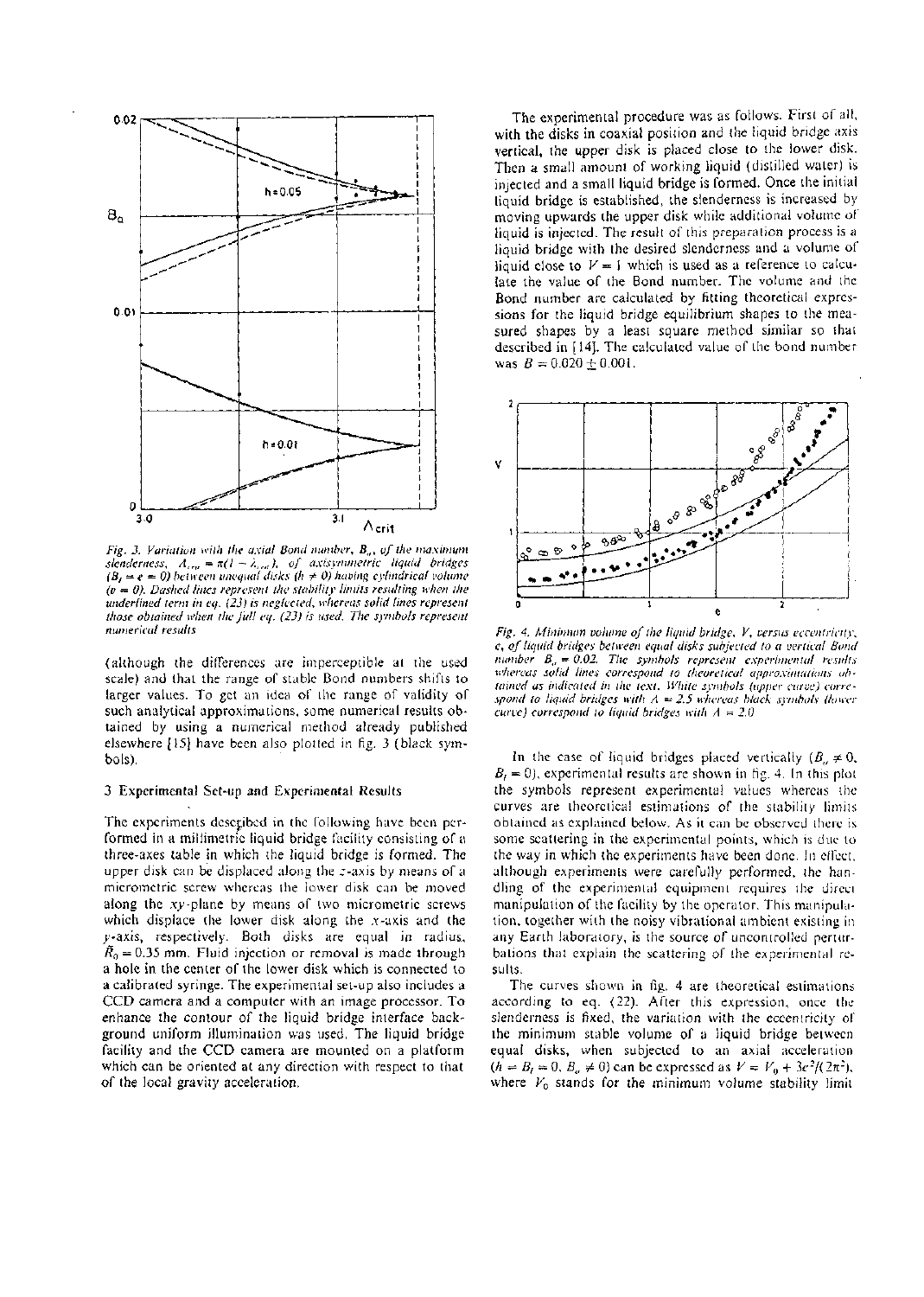

*Fig. 5. Minimum volume of the liquid bridge, V, versus eccentricity, e, of liquid bridges between equal disks with slenderness A = 2.0 subjected to a lateral Bond number B, — 0.02. The symbols represents experimental results. White (black) symbols correspond to the value*  $\beta = 0$  ( $\beta = \pi/2$ ) of the angle between the direction in which *lateral gravity acts and the plane defined by the axes of the disks whereas .solid lines correspond to theoretical approximations obtained as indicated in the text* 

corresponding to  $B_n = 0.02$  and  $e = 0$ . Obviously, since eq. (22) is only valid close to the reference configuration  $(A \sim \pi, V \sim 1, h \sim 0, B_a \sim 0, B_f \sim 0, e \sim 0)$ , we cannot expect that the values of  $V_0$  resulting from this expression,  $V_0 = 1 + 2(A/\pi - 1) + 2(3/2)^{4/3} B_{\pi}^{2/3}$ , be a good approximation of the exact values. This is why in fig. 4 the exact theoretical values of  $V_0$  (the minimum volume stability limits corresponding to  $h = B_t = e = 0$ ,  $B_u = 0.02$ ) as reported in [2,15] have been used instead of those given by eq. (22); these values are  $V_0 = 0.580$  at  $A = 2.0$  and  $V_0 = 0.785$ at  $A = 2.5$ .

Two main characteristics can be pointed out after the results shown in fig. 4. The first is that the experimental points seem to give higher values of the minimum volume stability limits, even when  $e \sim 0$ . This can be explained by taking into account, as already remarked, the different sources of perturbations existing in an Earth laboratory, that can cause the breaking of the very small liquid bridges used in experiments when the configuration is close to the stability limit (note that a given perturbation will be more and more important as the size of the liquid bridge decreases). The second aspect to be remarked is that the agreement between theoretical predictions and experimental results is good enough for small values of the eccentricity. Obviously this agreement fails when the eccentricity is large, out of the range of validity of eq.  $(22)$ .

To experimentally check the influence of the angle  $\beta$  on the stability limits a second set of experiments was performed. In this case the platform which supports the liquid bridge facility and the CCD camera was rotated  $\pi/2$ , so that the liquid bridge was placed horizontally  $(B_n = 0, B)$ 0.02). Experimental results corresponding to  $\beta = 0$  and  $\beta = \pi/2$ , as well as theoretical predictions as given by eq. (22), are shown in fig. 5 for liquid bridges with  $A = 2.0$  and in fig. 6 for liquid bridges with  $A = 2.5$ . In this case the above comment with respect to the value of *VQ* still holds; instead of the values of  $V_0$  given by eq. (22) the exact numerical values corresponding to  $h = B_a = B_f = e = 0$ 



*Fig. 6. Minimum volume of the liquid bridge, V, versus eccentricity, e, of liquid bridges between equal disks with slenderness A — 2.5 subjected to a lateral Bond number*  $B_i = 0.02$ *. The symbols represents experimental results. White (black) symbols correspond to the value*  $\beta = 0$  ( $\beta = \pi/2$ ) of the angle between the direction in which *lateral gravity acts and the plane defined by the axes of the disks whereas solid lines correspond to theoretical approximations obtained as indicated in the text* 

(this is,  $V_0 = 0.566$  at  $A = 2.0$  and  $V_0 = 0.693$  at  $A = 2.5$ ) have been used [2, 15]. Observe that experimental results show a behaviour similar to that predicted by eq. (22): liquid bridges are more unstable when lateral gravity acts in a direction parallel to the plane defined by the axes of the disks ( $\beta = 0$ ) than when lateral gravity is normal to this plane ( $\beta = \pi/2$ ). Another aspect to be pointed out is that the agreement between experimental and analytical results increases as the slenderness increases, as one could expect.

## 4 Conclusions

A theoretical expression for the stability limit of long liquid bridges with an almost cylindrical shape when subjected to a wide variety of perturbations, either axisymmetric or non-axisymmctric, has been obtained. In addition, the dependence of the stability limit on the eccentricity of the supporting disks has been experimentally studied by using millimetric liquid bridges.

It has been demonstrated both theoretically and experimentally that there is a coupling between the two nonaxisymmetric effects under consideration (lateral Bond number, *B,,* and eccentricity of the supporting disks, *e),* the magnitude of this coupling depending on the value of the angle  $\beta$  between the direction defined by  $B_i$  and the plane formed by the axes of the disks. It must be pointed out that this new term,  $B_f e \cos(\beta)$ , has an influence on the stability of the liquid column similar to the influence due to axial perturbations like axial Bond number,  $B_{\alpha}$ , or different sizes of the disks, *h.* This result, somehow surprising, shows that it is possible to stabilize axisymmetric perturbations, like  $B_n$ or /i, by using combined non-axisymmetric effects like *B,*  and *e.* 

## Appendix

The calculation of the coefficients  $\varphi_i$ ,  $\varphi_{ij}$ ,  $\varphi_{ijk}$  appearing in eq. (19) requires to solve the problem defined by eq. (11) plus conditions  $(7)-(10)$ , once the asymptotic expansions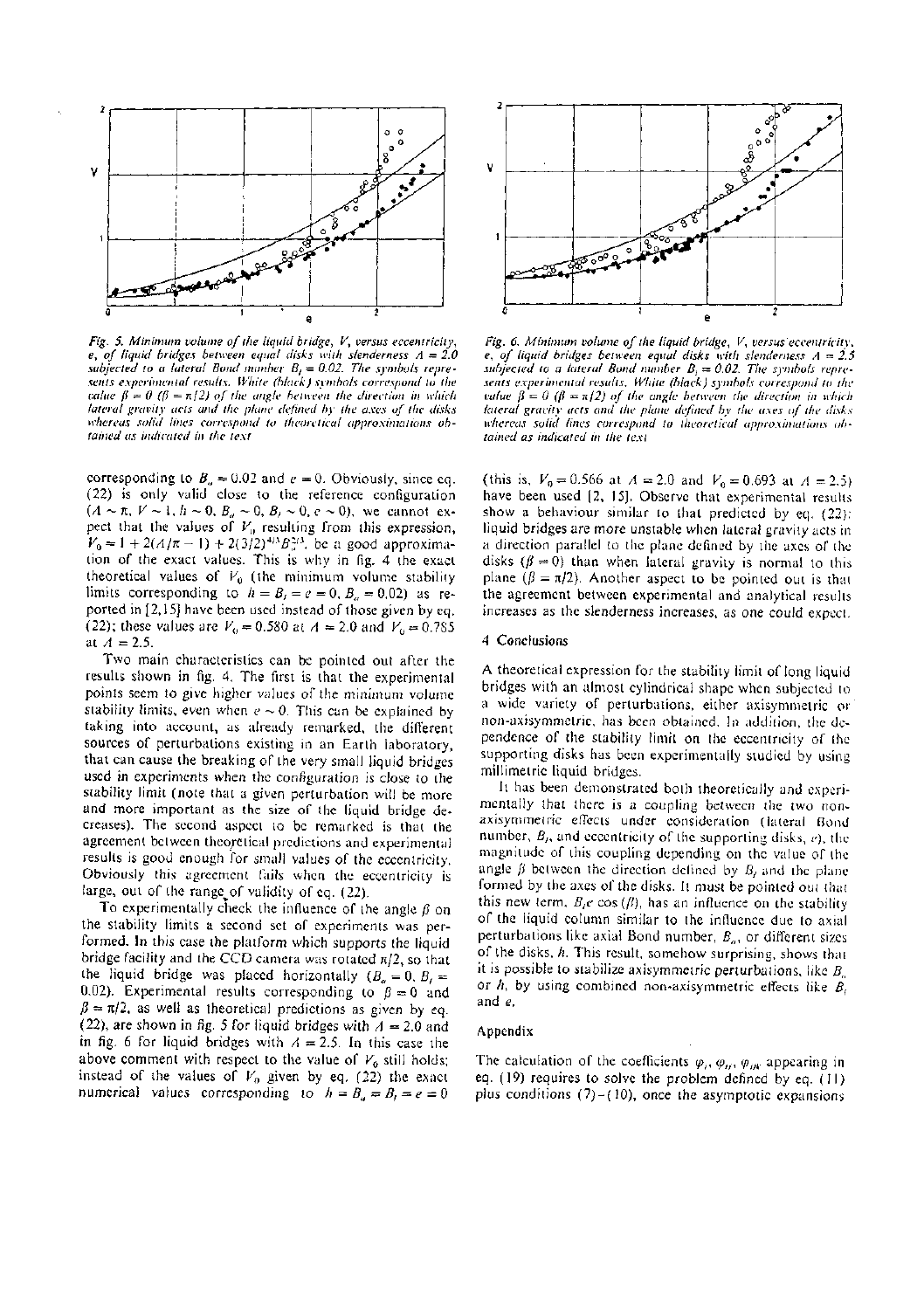for  $g$ ,  $q$  and  $\varphi$  are introduced in the problem formulation. In order to get more compact expressions for the different problems to be solved, let us include the term  $\varepsilon \sin(x)$ , which corresponds to the solution of the linear problem, in the series expansion for g, so that the term  $\delta_1 g_1$  will be  $\delta_1 g_1 = \varepsilon(\hat{g}_1 + \sin(x))$ . With this choice, eq. (11) reads  $M^*(1 + g) + 1 + q + (1 + g)\delta_6 \cos(\theta - \beta) - \delta_5(1 - \delta_2)x +$  $\varphi$  sin (x) = 0, where the small parameters  $\delta_i$  are as defined in the text. Boundary conditions remain the same, except the condition of volume preservation which, according to the new definition of  $g_1$ , becomes

$$
\int_{-\pi}^{\pi} dx \int_{0}^{\pi} (2g + g^2) d\theta = 4\pi^2 \delta_3
$$

Substitution of the asymptotic expansions for  $g$ ,  $q$ , and  $\varphi$  in the problem formulation gives the following sets of first and second order problems:

First order problems

$$
g_{i_{xx}} + g_{i_{yy}} + g_i + 2_{i\delta} \cos(\theta - \beta) - 2_{i\delta}x + q_i + \varphi_i \sin(x) = 0
$$
  
\n
$$
g_i(\pm \pi, \theta) = \pm 2_{i\theta} \pm 2_{i\tau} \cos(\theta)
$$
  
\n
$$
g_i(x, \theta) = g_i(x, \theta + 2\pi)
$$
  
\n
$$
\int_{-\pi}^{\pi} dx \int_{-\pi}^{2\pi} g_i d\theta = 2\pi^2 2_{i\theta}
$$

where  $A_{ij}$  stands for the Kronecker delta function  $(A_{ij} = 1)$  if  $i = j$  and  $\Delta_{ij} = 0$  if  $i \neq j$ ).

Second order problems

$$
g_{ij,xy} + g_{ij,xy} + g_{ij} + \mathcal{R}_{ij} + q_{ij} + \varphi_{ij} \sin(x) = 0
$$
  
where

$$
\mathcal{R}_{ij} = -g_i g_j + \frac{1}{2} g_{i_x} g_{j_x} - \frac{1}{2} g_{i_y} g_{j_y} - g_i g_{j_{xy}} - g_{i_{xy}} g_j
$$
  
+ 
$$
\frac{1}{1 + \Delta_{ij}} [(1 + \Delta_{i2}) \Delta_{j2} g_{i_{xy}} + (1 + \Delta_{j2}) \Delta_{i2} g_{j_{yx}}]
$$
  
+ 
$$
\frac{1}{2(1 + \Delta_{ij})} [(1 + \Delta_{i6}) \Delta_{j6} g_i + (1 + \Delta_{j6}) \Delta_{i6} g_j] \cos(\Theta - \beta)
$$
  
+ 
$$
\frac{1}{2} (\Delta_{i5} \Delta_{j2} + \Delta_{i2} \Delta_{j5}) x
$$
  

$$
g_{ij}(\pm \pi, \theta) = -\frac{1}{2} \Delta_{i7} \Delta_{j7} \sin^2(\theta)
$$
  

$$
g_{ij}(x, \theta) = g_{ij}(x, \theta + 2\pi)
$$
  

$$
\int_{-\pi}^{\pi} \frac{2\pi}{\theta} dx \int_{0}^{2\pi} (2g_{ij} + g_i g_j) d\theta = 0
$$

Observe that there are  $n = 7$  problems of first order and that, because  $g_{ij} = g_{ji}$ , the number of different problems of second order will be only  $n(n + 1)/2 = 28$  instead of  $n^2 = 49$ . Before pursuing further it must be pointed out that since we are interested only in the coefficients  $\varphi_i$ ,  $\varphi_{ij}$ ,  $\varphi_{ijk}$ , most of the above second order problems have not to be completely solved (obviously all first order problems must be solved because their solutions appear as forcing terms in

the second order problems; and the same happens with some of the second order problems, namely those of order  $\epsilon^2$ ,  $B_i^2$ ,  $e^2$ ,  $\epsilon B_i$  and  $\epsilon e$ , because their solutions appear as part of the forcing terms in the relevant third order problems). In effect, let  $\tilde{g}$  stand for any of the functions  $g_i$ ,  $g_{ij}$  or  $g_{ijk}$ ; it can be easily demonstrated that

$$
\int_{-\pi}^{\pi} \sin(x) \left[ \int_{0}^{2\pi} (\tilde{g}_{xx} + \bar{g}_{0\theta} + \bar{g}) d\theta \right] dx
$$

$$
= \int_{0}^{2\pi} [\tilde{g}(\pi, \theta) - \tilde{g}(-\pi, \theta)] d\theta \qquad (A1)
$$

Therefore, since all differential equations, no matter what the order is, can be written as  $\bar{g}_{xx} + \bar{g}_{00} + \bar{g} + \mathcal{H}(x, 0)$  +  $q + \bar{\varphi}$  sin  $x = 0$ , the application of eq. (Al) yields

$$
\tilde{\varphi} = -\frac{1}{2\pi^2} \left\{ \int_0^{2\pi} [\tilde{g}(\pi, \theta) - \tilde{g}(-\pi, \theta)] d\theta \right\}
$$

$$
- \int_{-\pi}^{\pi} \sin(x) \left[ \int_0^{2\pi} \mathcal{H}(x, \theta) d\theta \right] dx \right\}. \tag{A2}
$$

Note that for all second order problems  $g_{ij}(\pi, \theta) =$  $g_{ij}(-\pi, \theta)$ , so that, in this case eq. (A2) becomes

$$
\varphi_{ij} = -\frac{1}{2\pi^2} \int_{-\pi}^{\pi} \sin(x) \left[ \int_{0}^{2\pi} \mathcal{R}_{ij}(x, \theta) d\theta \right] dx.
$$
 (A3)

The solution of the first order problems are

$$
\hat{g}_1 = 0, \qquad \varphi_1 = 0, \n g_2 = 0, \qquad \varphi_2 = 0, \n g_3 = \frac{1}{2} (1 + \cos(x)), \qquad \varphi_3 = 0, \n g_4 = -\frac{x}{\pi} \cos(x), \qquad \varphi_4 = -\frac{2}{\pi}, \n g_5 = x (1 + \cos(x)), \qquad \varphi_5 = 2, \n g_6 = \frac{1}{2} (\pi^2 - x^2) \cos (\theta - \beta), \qquad \varphi_6 = 0, \n g_7 = \frac{x}{\pi} \cos (\theta), \qquad \varphi_7 = 0,
$$

whereas for the second order problems the application of eq. (A3) gives

$$
\varphi_{12} = 1,
$$
  
\n
$$
\varphi_{13} = \frac{1}{2},
$$
  
\n
$$
\varphi_{24} = -\frac{3}{2\pi},
$$
  
\n
$$
\varphi_{25} = \frac{1}{2},
$$
  
\n
$$
\varphi_{34} = \frac{1}{4\pi}.
$$